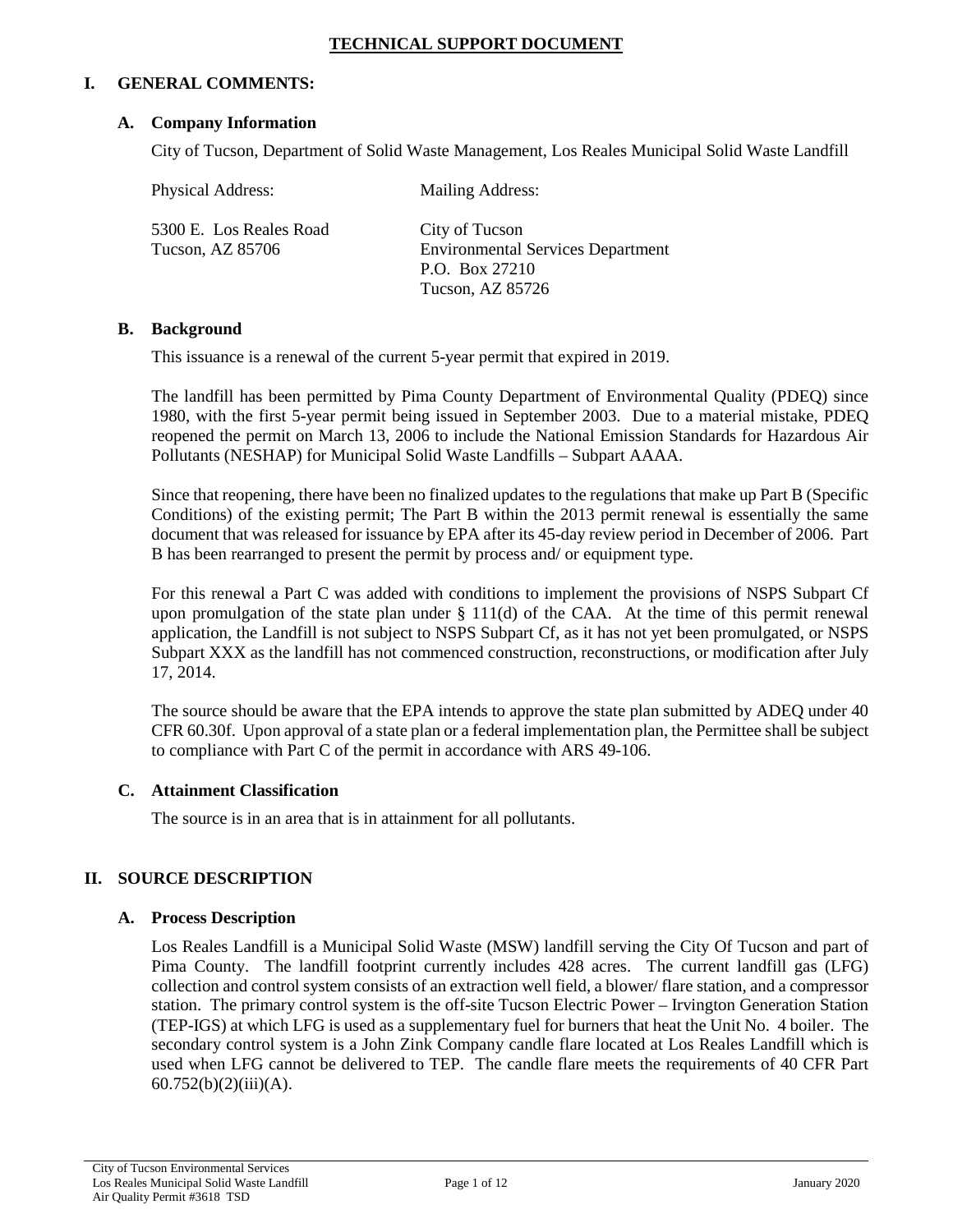## **B. Air Pollution Control Devices**

COT – Los Reales Landfill transports the LFG to TEP as the primary control system. A secondary control system is the John Zink candle flare which has been rated to achieve 98% destruction efficiency for nonmethane organic compounds (NMOCs).

## **III. REGULATORY HISTORY**

#### **A. Testing, Inspections & Permit Deficiencies**

The source has been inspected regularly by PDEQ.

In 2013, the source self-reported that the flare automated flare control heat sensing device had not worked since 2008 and the flare had been operated manually, as needed by the operator instead of automated shutdown via a thermocouple. In the absence of a manual shutdown the system blower would have continued to run. The source corrected this and installed an automated device that will shut down flare components in the absence of a flame.

In 2014, the source self-reported a permit deviation with a 3 month delay in placing an extraction well in Cell 3 within 5 years of placing waste in the cell.

In 2015, the source was given an opportunity to correct for failing to conduct visual surveys for visible emissions for fugitive dust, and failing to maintain monthly records of the monthly inspections for cover integrity.

All compliance issues were resolved under PDEQ's "Opportunity to Correct" process.

#### **B. Excess Emissions**

There have been no reports of excess emissions by the Permittee.

## **IV. EMISSIONS ESTIMATES**

This facility is a True Minor source of all regulated criteria and hazardous air pollutants.

### **A. Landfill Gas**

LFG estimates were developed using the U.S. EPA Landfill Gas Estimation Model (LandGEM 3.02) model. The parameters used in the model reflected the site specific conditions.

#### **B. Surface Emissions of Landfill Gas**

Surface emissions of LFG (VOC, NMOC and HAPs) were estimated assuming all of the uncontrolled LFG (25 percent of LFG generated) is estimated through the surface of the landfill.

#### **C. Flare emissions**

Flare emissions were estimated assuming that 75 percent of the generated LFG is collected and sent to the blower/flare station. Controlled emissions of VOCs, HAPs, and NMOCs were estimated using 98 percent destruction efficiency.

The leachate PTE were provided by the source, based on site-specific analysis. The fugitive dust emissions were provided by the source using AP-42.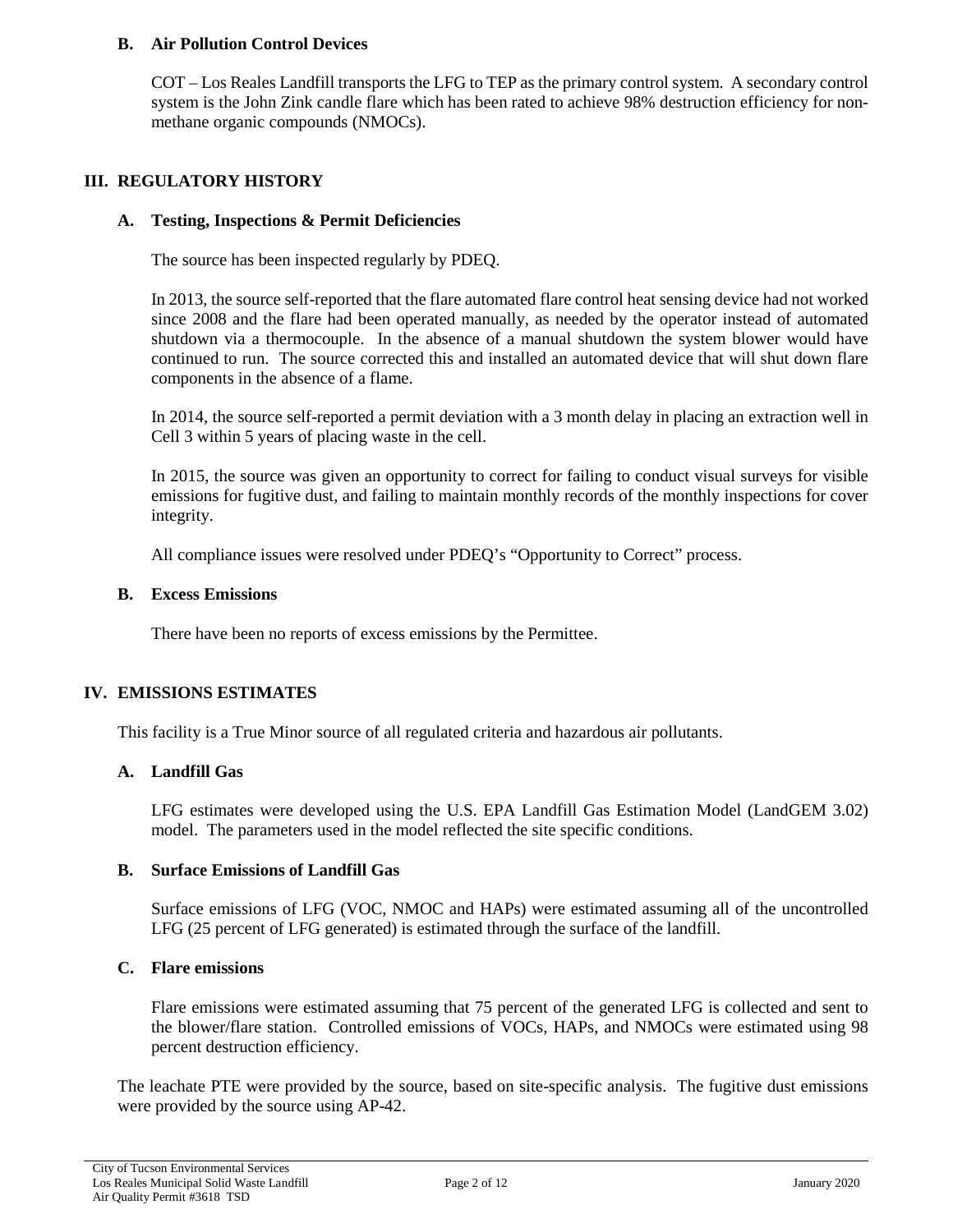| <b>Emission Source</b>         | <b>Facility-Wide Regulated Pollutant Emissions (tons/yr)</b> |                          |                          |                          |                          |                          |                          |                          |                            |                              |
|--------------------------------|--------------------------------------------------------------|--------------------------|--------------------------|--------------------------|--------------------------|--------------------------|--------------------------|--------------------------|----------------------------|------------------------------|
|                                | <b>PM</b>                                                    | $PM_{10}$                | PM <sub>2.5</sub>        | NO <sub>X</sub>          | SO <sub>2</sub>          | CO                       | <b>VOC</b>               | <b>NMOC</b><br>As Hexane | <b>HAP</b><br><b>Total</b> | <b>HAP</b><br><b>Single</b>  |
| Landfill Surface <sup>1</sup>  | $\overline{\phantom{a}}$                                     |                          | $\overline{\phantom{a}}$ | $\overline{\phantom{a}}$ |                          |                          | 8.39 <sup>1</sup>        | 21.54 <sup>1</sup>       | 2.30 <sup>1</sup>          | 0.85 <sup>1</sup><br>Toluene |
| Flare <sup>2</sup>             | 3.20                                                         | 3.20                     | 3.20                     | 12.96                    | 3.35                     | 59.08                    | 0.20                     | 0.52                     | 1.75                       | 1.71<br>HC <sub>1</sub>      |
|                                |                                                              |                          |                          |                          |                          |                          |                          |                          |                            |                              |
| <b>Landfill Equipment</b>      | 57.86 <sup>1</sup>                                           | 15.62 <sup>1</sup>       | 9.37 <sup>1</sup>        | $\overline{\phantom{a}}$ | $\overline{\phantom{a}}$ | $\overline{\phantom{a}}$ | $\overline{\phantom{a}}$ | $\overline{\phantom{a}}$ | $-$                        | $\overline{\phantom{a}}$     |
| <b>Paved Roads</b>             | 17.55 <sup>1</sup>                                           | 3.51 <sup>1</sup>        | 3.51 <sup>1</sup>        |                          |                          |                          |                          |                          |                            |                              |
| <b>Unpaved Roadways</b>        | 220.20 <sup>1</sup>                                          | 59.45 <sup>1</sup>       | 35.67 <sup>1</sup>       | $\overline{\phantom{a}}$ | $\overline{\phantom{a}}$ | $\overline{\phantom{a}}$ | $\overline{\phantom{a}}$ | $\overline{\phantom{a}}$ | $\overline{\phantom{a}}$   | $\overline{\phantom{a}}$     |
| <b>Cover Operations</b>        | 0.02 <sup>1</sup>                                            | 0.01 <sup>1</sup>        | $\overline{a}$           | $\overline{\phantom{0}}$ | $\overline{\phantom{0}}$ |                          | $\sim$                   | $\overline{\phantom{a}}$ | $\overline{\phantom{0}}$   | $\overline{\phantom{a}}$     |
| <b>IC</b> Engines              | 0.01                                                         | 0.01                     | 0.01                     | 0.13                     | 0.02                     | 0.03                     | 0.01                     | $\overline{\phantom{a}}$ | $\overline{\phantom{a}}$   | $\overline{\phantom{a}}$     |
| <b>Leachate Evaporation</b>    | $\overline{\phantom{0}}$                                     | $\overline{\phantom{0}}$ | $\overline{\phantom{a}}$ | $\overline{\phantom{0}}$ | $\overline{\phantom{0}}$ |                          | 0.16                     |                          | 0.01 <sup>1</sup>          | $0.01$ <sup>1</sup>          |
| <b>Green Waste</b>             | $\overline{\phantom{a}}$                                     | $-$                      | $\overline{\phantom{a}}$ | $\overline{\phantom{0}}$ | $\overline{\phantom{0}}$ | $\overline{\phantom{a}}$ | ۰                        | $\overline{\phantom{a}}$ | $\overline{\phantom{a}}$   | $\overline{\phantom{a}}$     |
|                                |                                                              |                          |                          |                          |                          |                          |                          |                          |                            |                              |
| <b>Subtotal (Fugitive)</b>     | 295.63                                                       | 78.57                    | 48.54                    | $\overline{\phantom{0}}$ |                          |                          | 8.39                     | 21.54                    | 2.31                       | 0.86                         |
| <b>Subtotal (Non-Fugitive)</b> | 3.21                                                         | 3.21                     | 3.21                     | 13.09                    | 3.37                     | 59.11                    | 0.37                     | 0.52                     | 1.75                       | 1.71                         |
|                                |                                                              |                          |                          |                          |                          |                          |                          |                          |                            |                              |
| <b>Total</b>                   | 298.84                                                       | 81.78                    | 51.75                    | 13.09                    | 3.37                     | 59.11                    | 8.76                     | 22.06                    | 4.05                       | 1.71<br>HC1                  |

<sup>1</sup> Note: "Fugitive sources that that could not reasonably pass through a stack, chimney, vent or other functionally equivalent opening.

<sup>2</sup> Flare emission factors: CO emission rate = 0.31 lb/MMBtu; NO<sub>X</sub> emission rate = 0.68 lb/MMBtu; PM = 0.0010 lb/hr/dscfm methane

| Reported GHG emissions pursuant to 40 CFR 98, Subpart HH |                                                                         |                             |  |  |
|----------------------------------------------------------|-------------------------------------------------------------------------|-----------------------------|--|--|
|                                                          | Subpart HH Equation                                                     | Metric Tons of Methane      |  |  |
| $HH-1$                                                   | Annual modeled methane generation                                       | 16,458.79 MTCH <sub>4</sub> |  |  |
| $HH-4$                                                   | CH <sub>4</sub> collected and routed to control devices                 | 5809.14 MTCH <sub>4</sub>   |  |  |
| HH-6                                                     | CH <sub>4</sub> emissions from modeled generation and measured recovery | 7994.71 MTCH <sub>4</sub>   |  |  |
| $\overline{HH-7}$                                        | CH <sub>4</sub> generation calculated from collection efficiency        | 5991.95 MTCH <sub>4</sub>   |  |  |
| $HH-8$                                                   | $CH4$ emissions                                                         | 1,424.55 MTCH <sub>4</sub>  |  |  |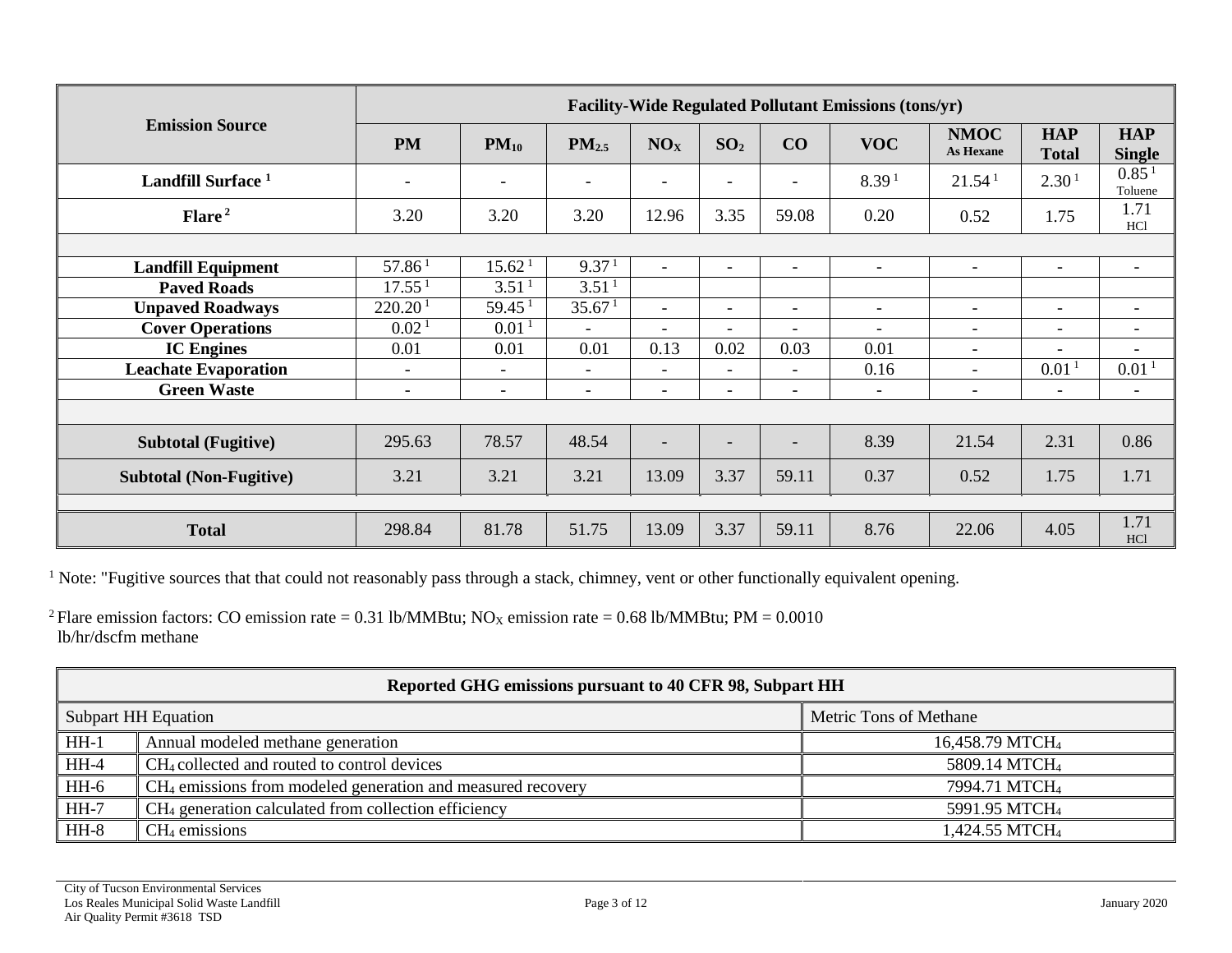## **V. APPLICABLE REQUIREMENTS**

## **A. NESHAP (National Emission Standards for Hazardous Air Pollutants):**

40 CFR 63, Subpart A General Provisions 40 CFR 63, Subpart AAAA for Municipal Solid Waste Landfills 40 CFR 63, Subpart ZZZZ for Compression-Ignition Engines (emergency)

## **B. NSPS (New Source Performance Standards):**

CFR 60 Subpart A General Provisions CFR 60 Subpart WWW for Municipal Solid Waste Landfills CFR 60 Subpart Cf for Municipal Solid Waste Landfills

## **C. State Implementation Plan (SIP), Pima County:**

- Rule 224 Fugitive Dust Producing Activities
- Rule 315 Roads and Streets parts E, and F
- Rule 316 Particulate Materials
- Rule 318 Vacant Lots and Open Spaces
- Rule 321 Emissions-Discharge: Opacity Limiting Standards and Applicability
- Rule 343 Visibility Limiting Standard
- Rule 344 Odor Limiting Standard

## **D. Pima County Code (PCC) Title 17, Chapter 17.16:**

- 17.16.030 Odor Limiting Standards
- 17.16.040 Standards and Applicability (Visible Emissions)
- 17.16.050 Visibility Limiting Standards
- 17.16.060 Fugitive Dust Producing Activities
- 17.16.080 Vacant Lots and Open Spaces
- 17.16.090 Roads and Streets
- 17.16.100 Particulate Materials
- 17.16.110 Storage Piles
- 17.16.390 Municipal Solid Waste Landfills

## **VI. PERMIT CONTENTS (Parts B & C)**

This section of the technical support document (TSD) describes how the permit was written, the federal, State Implementation plan (SIP) or local regulation that requires the condition. If no regulation requires the condition, the TSD explains the authority for requiring the condition and citations used.

#### **Part B (Provisions for Flare and Landfill pursuant to NSPS Subpart WWW)**

#### **§ 1: Applicability**

Los Reales landfill is required to obtain a Class I permit pursuant to PCC 17.12.140.B.1.d since the facility is subject to the NSPS for Municipal Solid Waste landfills and its criteria that any MSW having a design capacity or greater than, or equal to 2.5 million megagrams, is subject to Part 70 permitting requirements.

The Los Reales landfill is currently subject to NSPS Subpart WWW and NESHAP subpart AAAA. Upon approval of a state or federal plan the landfill will be subject to NSPS Subpart Cf and NESHAP subpart AAAA. The applicable provisions of NSPS subpart Cf are included in Part C of the Permit. The source will be required to submit an application within 90 days after the EPA approves a state or federal plan to implement NSPS Subpart Cf.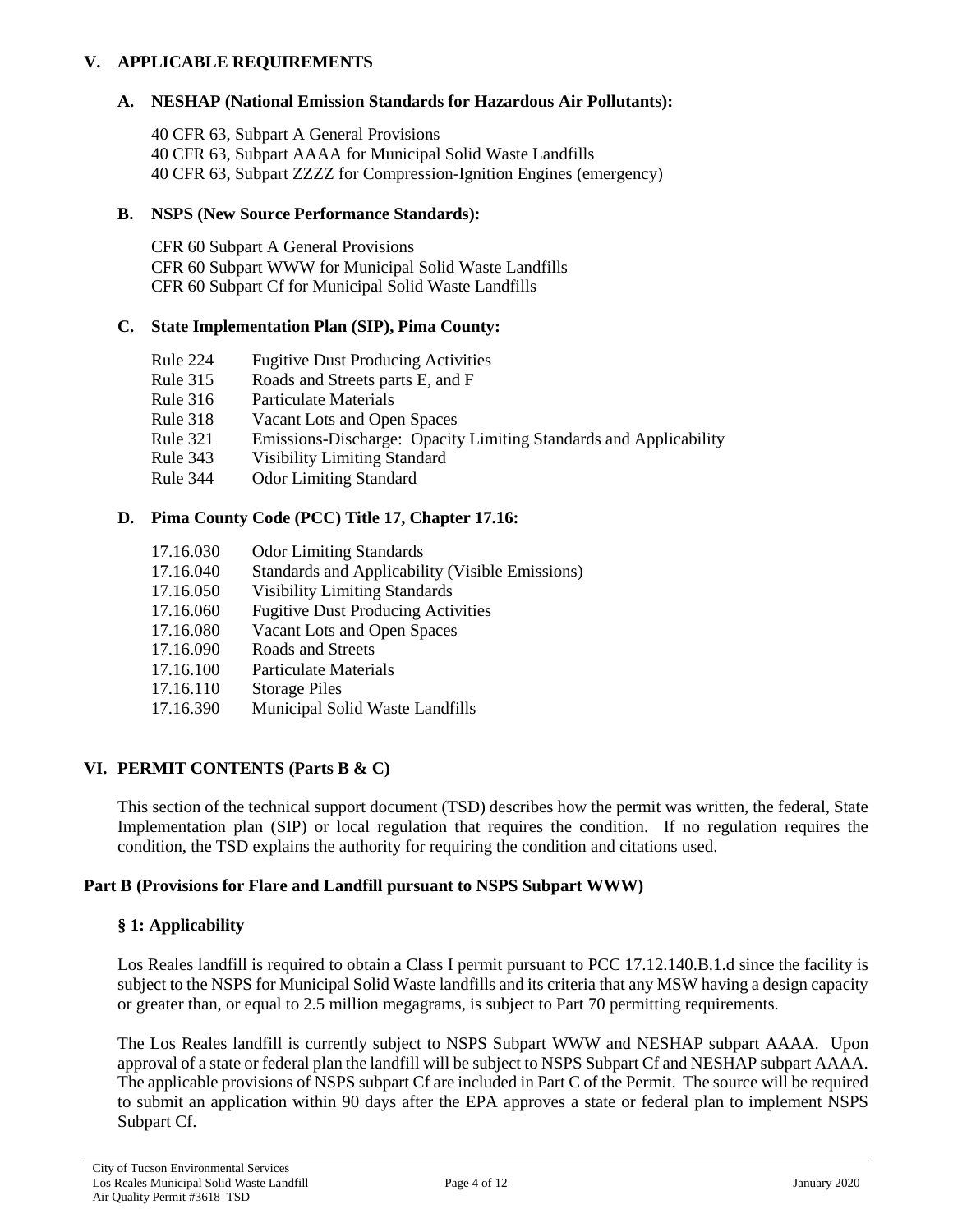## **§ 2: Definitions**

The definitions from the Clean Air Act or Title 17 of PCC and NSPS Subpart WWW and NESHAP Subpart AAAA are included in this section as used in the provisions in the permit.

## **§ 3: Landfill Operations**

## **§ 3B: Emission Limits / Standards**

§ 3.26.a: The Permittee is required to comply with 40 CFR 60, Subpart WWW per 40 CFR 63.1955(a)(1), PCC 17.16.390.C and 40 CFR 60, Subpart Cc. Upon approval by the EPA of a state or federal plan under section 111(d) the Permittee will be required to comply with the provisions in NSPS Subpart Cf.

§ 3.26.b: The Landfill emissions of NMOC equal or exceed 50 megagrams per year. The NSPS for Municipal Solid Waste landfills require that landfills that exceed this emission rate install a Landfill Gas Collection (LFG) collection system. The federal regulations contain guidance for installing the collection system and collecting of gas from the landfill. The requirements are found in 40 CFR 63.1955(b), 40 CFR 60.752(b)(2)(ii) and PCC 17.16.390.C.4.

§ 3.26.c: The LFG collection system must route the collected gas for use (sale or use onsite) that is approved by the Control Officer or to an open flare that destroys the gas. Either method employed must be proposed and approved through a design plan prior to implementation by the Permittee. The approved plan is called a Gas Collection and Control System (GCCS) design plan. The requirements are found in 40 CFR  $60.752(b)(2)(iii)(A) \& (C)$  and are enforced locally through PCC 17.12.190.

§ 3.26.d: Permit condition requires that the flare and collection system operation should be governed by the approved design plan and permit. The federal requirement is found in 40 CFR 60.752(b)(2)(iv).

§ 3.26.e: Specific technical requirements that the Permittee is required to follow for the operation of the collection system. The technical requirements follow the requirements of 40 CFR 60.753 which directs the Permittee to submit a GCCS design plan.

§ 3.27: Pima County Code and Pima County SIP requirements to limit gaseous or odorous material so as not cause pollution.

## **§ 3C: Compliance Provisions for the Municipal Solid Waste LFG Collection System**

§ 3.28: Specific requirements that ensure technical compliance with § 3.26.b of the permit. (Installation of a GCCS). The requirements are found in 40 CFR 60.755(a), 40 CFR 63.1955(c), 40 CFR 63.1960.

§ 3.29: Each well or design component installation is required to be installed according to the GCCS and time requirement based on the age of the in-place waste. These elements are found in 40 CFR 755(b) and 40 CFR 63.1960.

§ 3.30: Specific requirements that ensure technical compliance with § 3.26.e of the permit (methane operational standard). The requirements are found in 40 CFR 60.755(c), 40 CFR 63.1960 and the approved GCCS Design Plan.

§ 3.31: When showing compliance with § 3.30 of the permit, the Permittee is required to follow these specific directions to ensure instrumentation calibration for surface monitoring devices. These provisions are found in 40 CFR 60.755(d) and 40 CFR 63.1960.

§ 3.32: Allowable permit exemptions for startups, shutdowns and malfunctions, within time element parameters specified in 40 CFR 60.755(e).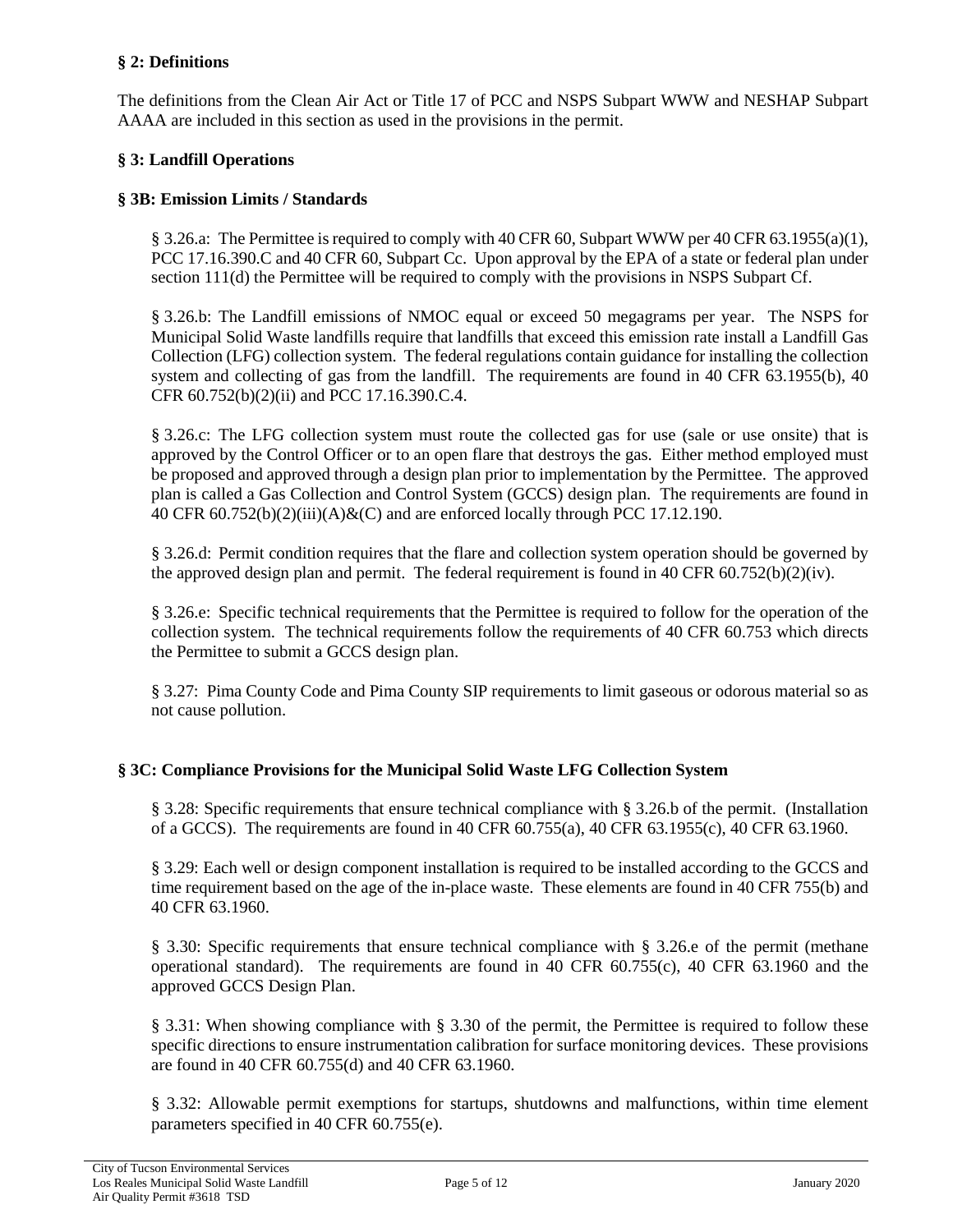§ 3.33: The Permittee is required to develop and implement a written start-up, shutdown & malfunction (SSM) plan according to the provisions of 40 CFR  $63.6(e)(3)$ .

## **§ 3D: Specifications for Active Municipal Solid Waste LFG Collection Systems**

§ 3.34: In order to collect the gas in the most comprehensive manner, collection wells and associated components are required to be placed as prescribed in 40 CFR 60.759(a) and 40 CFR 63.1960. These federal requirements also identify other items to be addressed during collection of gases. The approved GCCS design plan is required to be followed when siting active collection wells.

§ 3.35: Requirements for the construction of gas collection components. Specific directions are found in 40 CFR 60.759(b).

§ 3.36: Requirements for the sizing and maximum flow rate consideration of the gas collection components. The reference for this is found in 40 CFR 60.759(c).

## **§ 3E: Monitoring Requirements**

§ 3.37.a: Technical requirements for the installation of sampling port and thermometer at each wellhead. Requirements are found in 40 CFR 60.756(a).

§ 3.37.b: Technical requirements for installation of thermocouple and flow measuring device at flare. Requirements are found in 40 CFR 60.756(c).

§ 3.37.c: When employing a control device other than an open flare or an enclosed combustor, the Permittee is required to submit specifics of alternate LFG control device. Requirements are found in 40 CFR 60.756(d).

§ 3.37.e When employing a collection system that does not meet the requirements specified in the federal standard, the Permittee is required to submit specifics of the alternate collection system specifications and/or monitoring parameters. This requirement is found in 40 CFR 60.756(e).

§ 3.37.d: When complying with § 3.30 of the permit (surface methane operational standard), these requirements of when and how to monitor surface concentrations of methane shall be followed by the Permittee. Requirements are found in 40 CFR 60.756(f).

§ 3.38: Requirements for monitoring visible flare emissions to ensure compliance with §3.26.b of the permit. This permit condition was created by PDEQ to address the absence of specific monitoring required to show compliance with the referenced visible emissions limitation.

## **§ 3F: Recordkeeping Requirements**

#### **§ 3.39: LFG Collection Systems**

§ 3.39.a: Requirement to keep the design capacity report and waste acceptance data readily accessible for a minimum of 5 years. The federal requirement is found in 40 CFR 60.758(a).

§ 3.39.b: Requirement to keep initial performance and subsequent tests of the control equipment as well as vendor specs readily accessible. The federal requirement is found in 40 CFR 60.758(b).

§ 3.39.c: Requirement to keep equipment operating parameters and parameter exceedances in § 3E (§3.370. The federal requirement is found in 40 CFR 60.758(b).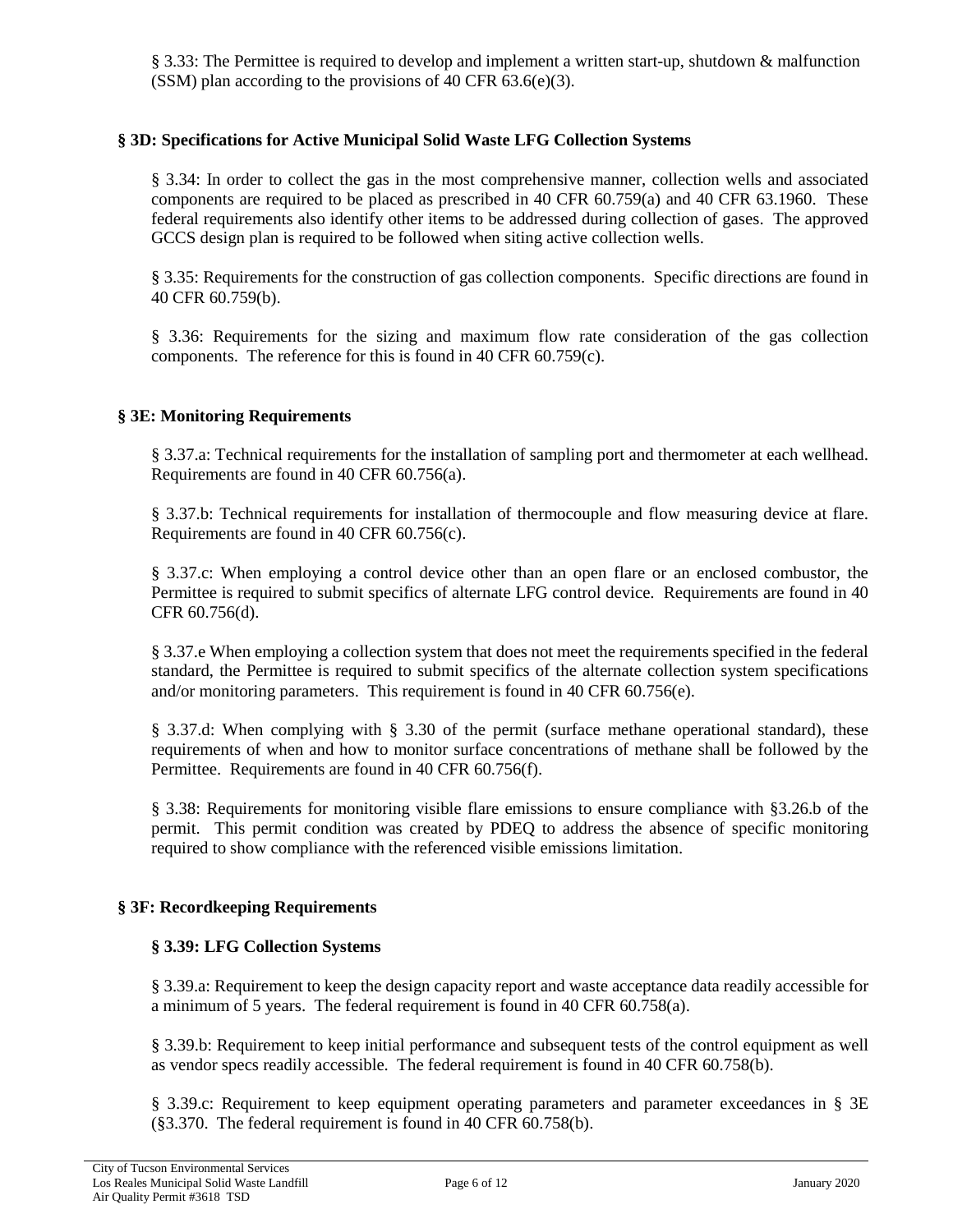§3.38) records readily accessible for 5 years minimum. The federal requirement is found in 40 CFR 60.758(c).

The facility does not have a Data Acquisition and Handling System (DAHS) to maintain continuous operational records of the flame or flare pilot flame. To comply with this requirement, the Permittee has installed a mechanism that shuts off the flow of LFG to the flare once the operational temperature falls below 150 <sup>O</sup>F. The Control Officer has reviewed the operation of this system during an inspection conducted on August 12, 2013 and has approved this method of showing compliance with 40 CFR 60.758(c) that requires that the Permittee "…shall keep up-to-date, readily accessible continuous records of the flame or flare pilot flame monitoring specified under 40 CFR 60.756(c) (V.A.2 of Part B, Section 1) and up-to-date, readily accessible records of all periods of operation in which the flame or flare pilot flame is absent..."

The Control Officer shall require that the Permittee maintain this mechanism according to manufacturer's specifications. Absent of manufacturer's specifications, the Permittee shall either develop an Operations and Maintenance plan for the mechanism or test the system approximately once per 12-month period to ensure that the shutdown mechanism is operational. All records created during any maintenance or testing procedures shall be kept for the operational life of the flare.

§ 3.39.d: The federal regulation requires that the Permittee keep a plot map of existing and planned collectors readily accessible for the life of the system. The federal requirement is found in 40 CFR 60.758(d).

§ 3.39.e: Requirement to keep records of operational standard exceedances readily accessible for 5 years. The federal requirement is found in 40 CFR 60.758(e).

§ 3.39.f: Requirement to keep design capacity records and calculations readily accessible. The federal requirement is found in 40 CFR 60.758(f).

§ 3.39.g: Requirement to keep a copy of the SSM (Startup, Shutdown and Malfunction) plan onsite at all times. The federal requirement is found in 40 CFR  $63.1960 \& 40$  CFR  $63.1980(b)$ .

## **§3.40: Visible Emissions from the Flare**

§ 3.40.a: Requirement to keep log book with specifics of each observation as required by the permit. The authority to require recordkeeping standards is PCC 17.12.180.A.4.

§ 3.40.a: Requirement to document in a log book the results of any EPA Test Method 22 conducted as required by the permit. The authority to require recordkeeping standards is PCC 17.12.180.A.4.

## **§ 3G: Reporting Requirements**

§ 3.41.a: Federal requirement for the submittal of an initial design capacity report. Requirement is found in 40 CFR 60.757(a) and PCC 17.16.390.C.2.

§ 3.41.b: Federal requirement for the submittal of a Non-Methane Organic Compound (NMOC) emission rate report. Requirement is found in 40 CFR 60.757(b) and PCC 17.16.390.C.2.

§ 3.41.c: The Permittee is required to submit a Gas Collection and Control System (GCCS) design plan. Federal requirement is found in 40 CFR 60.757(c) and PCC 17.16.390.C.3.

§ 3.41.d: A landfill may cease accepting waste and be scheduled for a permanent closure. In such occurrences, federal regulations require that a closure report is submitted to the Administrator and the Control Officer. The federal requirement is found in 40 CFR 60.757(d).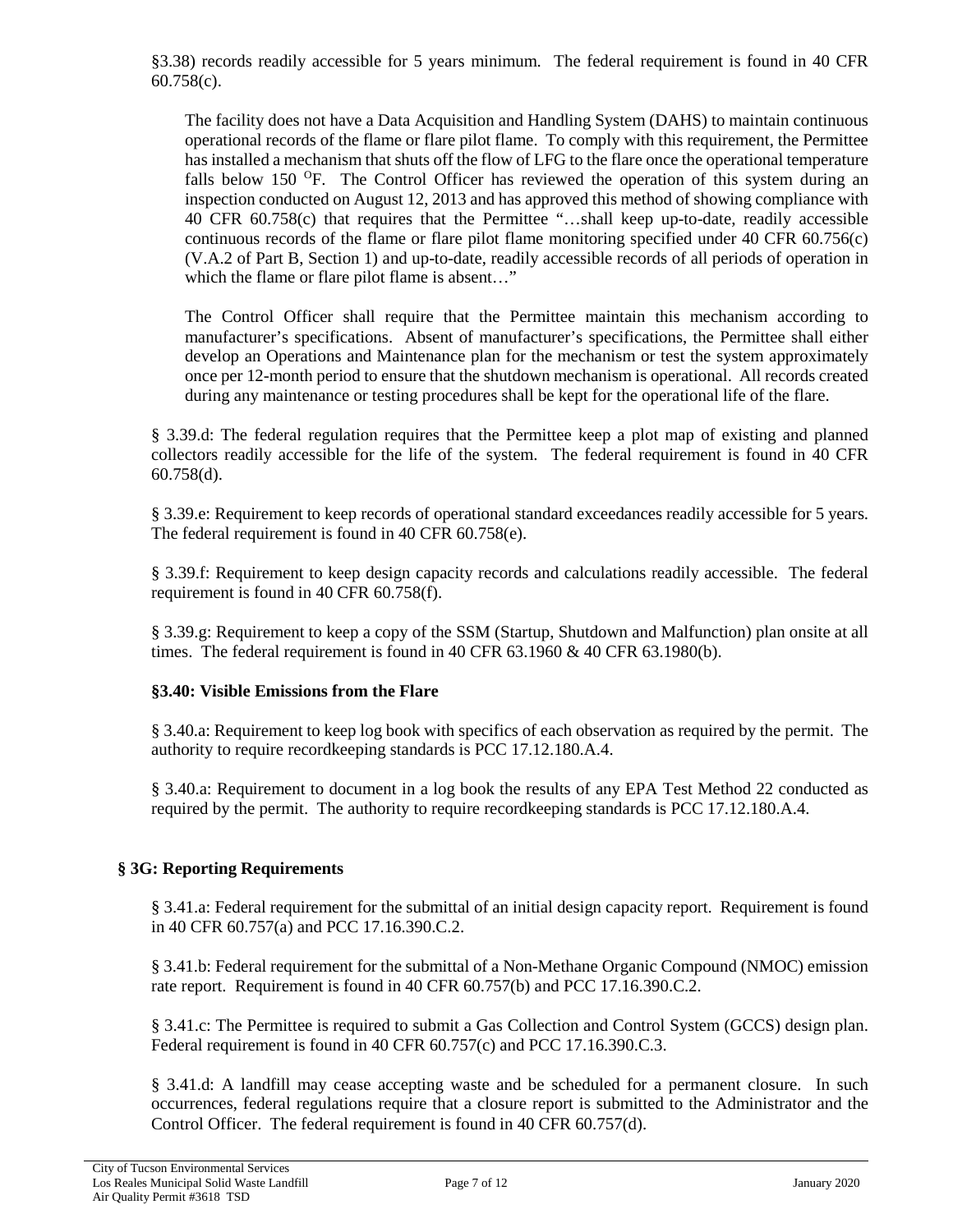§ 3.41.e: A landfill may cease accepting waste and be scheduled for a permanent closure. In such occurrences, federal regulations require that an equipment removal report is submitted to the Administrator and the Control Officer. The federal requirement is found in 40 CFR 60.757(e).

§ 3.41.f: Requirement for submittal of semiannual reports of collection system activity. Requirement is found in 40 CFR 60.757(f) and should be part of the approved GCCS design plan.

§ 3.41.g: The Permittee is required to submit an initial performance test report containing information identified by the permit and federal regulations. Requirements are found in 40 CFR  $60.757(g)$ .

## **§ 3H: Testing Requirements**

§ 3.42.a: Procedures for the initial calculation of the NMOC Emission Rate as prescribed by federal regulations in 40 CFR 60.754(a).

§ 3.42.a: Procedures for the calculation of the NMOC emission rate upon installation of the GCCS. Requirements are found in 40 CFR 60.754(b).

§ 3.42.a: Procedures for estimating the NMOC emission rate for PSD calculation purposes. Requirement is found in 40 CFR 60.754(c).

§ 3.42.a: The Permittee is required to conduct an initial performance test upon initial startup. Requirements are listed in 40 CFR 60.8(a) and PCC 17.12.050.A.

#### **§ 4: Fugitive Dust Activities**

#### **§ 4B: Emission Limits / Standards**

§ 4.44.a: Prohibition from emitting dust/ airborne particulate matter in excess of 20% opacity from fugitive dust operations. This standard is also federally enforceable under SIP Rule 321.

§ 4.44.b: This permit condition limits the emissions of visible emissions beyond the property boundary lines. This standard is federally enforceable under SIP Rule 343. An exception applies when the wind speeds exceed 25 mph. For this exception to apply, the Permittee must have taken all required and necessary control measures to ensure that emissions do not cross the property boundary line.

§ 4.44.c: The Permittee is required to apply the necessary suppressants to prevent dust from crossing boundary lines. The Permittee is allowed to go above and beyond what is required by the permit to control emissions. Additionally, the permit condition is federally enforceable under SIP Rule 224.

§ 4.44.d: The Permittee is required to prevent excessive amounts of particulate matter from any vacant lots or open spaces from becoming airborne. Use of these areas in any form is required to be in compliance with prescribed Pima County Code conditions and SIP rule 318.

§ 4.44.e: Fugitive dust control requirements for road construction, maintenance and use. The condition is also federally enforceable under Pima SIP Rule 315.

§ 4.44.f: Particulate material standard that gives the Permittee examples on how to control emissions for various types of operations. This standard is federally enforceable under Pima SIP Rule 316.

§ 4.44.g: Storage pile fugitive dust control standard. This standard is federally enforceable under Pima SIP Rule 316.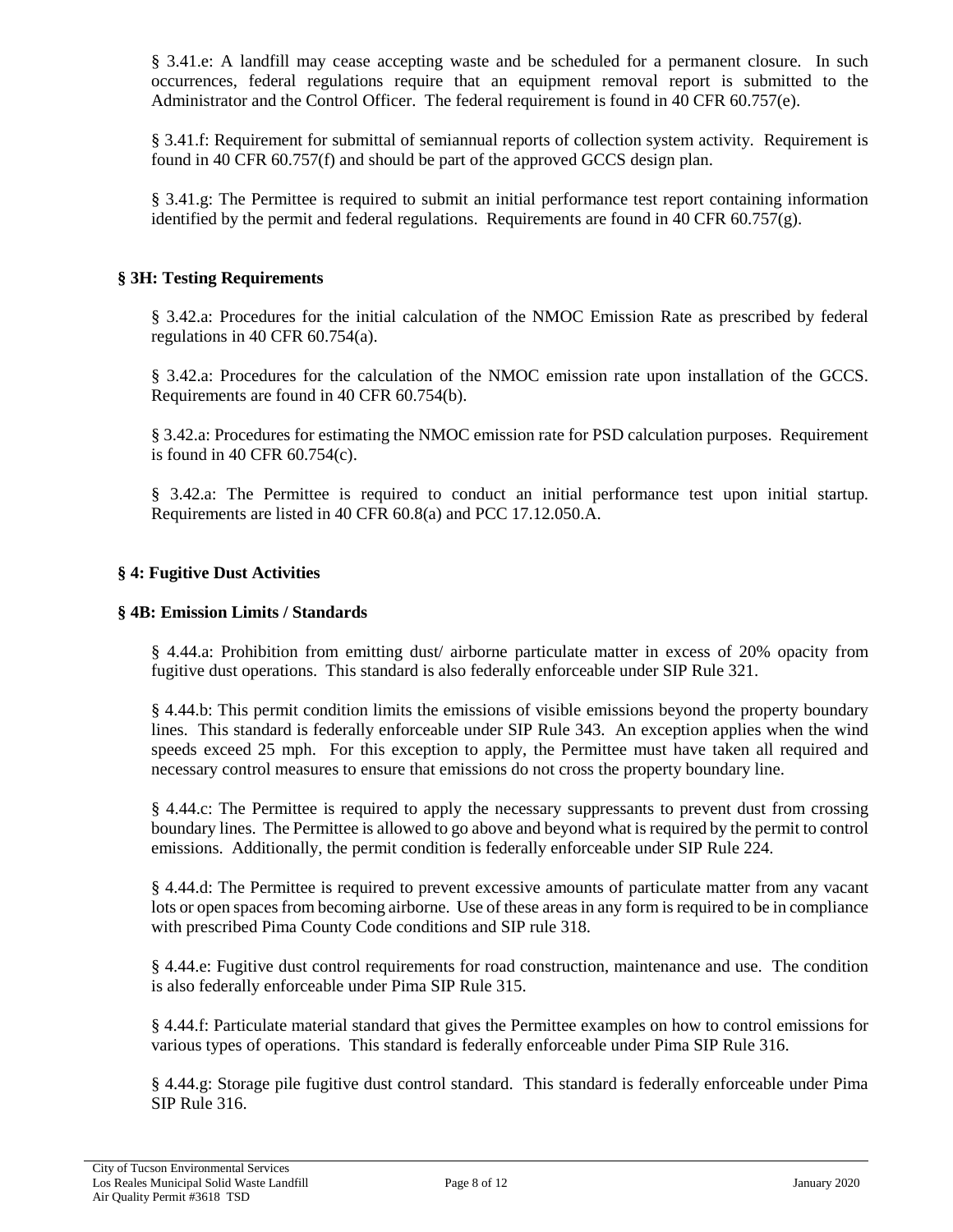§ 4.44.h: General fugitive dust control standards for all dust producing activities. This standard is federally enforceable under Pima SIP Rule 224.

## **§ 4C: Monitoring Requirements**

§ 4.45.a: Requirement for visual survey at least once every 14 days to ensure compliance. Authority to required monitoring for fugitive dust is found in PCC 17.12.040.A.3.

§ 4.45.b: Requirement to conduct EPA Method 9 on any visible emissions that appear to exceed 20 percent opacity. Authority to required monitoring for fugitive dust is found in PCC 17.12.040.A.3.

§ 4.45.c: Requirement to take immediate action upon confirmation of an opacity exceedance. The Permittee is required to prevent emissions or control the source of the emissions to an extent that the 20% opacity is not exceeded.

## **§ 4D: Recordkeeping Requirements**

§ 4.46: Requirement to record the specifics of each observance as specified by the permit. The requirement to maintain records is authorized by PCC 17.12.040.A.4.

## **§ 4E: Reporting Requirements**

§ 4.47: Requirement to report any instance of opacity violations. The requirement for reports is authorized by PCC 17.12.040.A.5.

## **§ 5: General Facility Wide Reporting Conditions**

§ 5.48 - 53: This section contains general reporting requirements that are applicable to all emission units and emission producing activities at the site. They describe how the Permittee is required to submit or notify the department when a report is required. These include excess emissions, permit deviations, semiannual monitoring reports when required, compliance certifications and emission inventory reporting.

## **Part C (Provisions for Flare and Landfill pursuant to NSPS Subpart Cf upon implementation of a state or federal plan in accordance with § 111(d) of the CAA)**

The Part contains the provisions in accordance with NSPS Subpart Cf which become applicable upon approval by the Administrator of the EPA of a state or federal plan to implement NSPS Subpart Cf.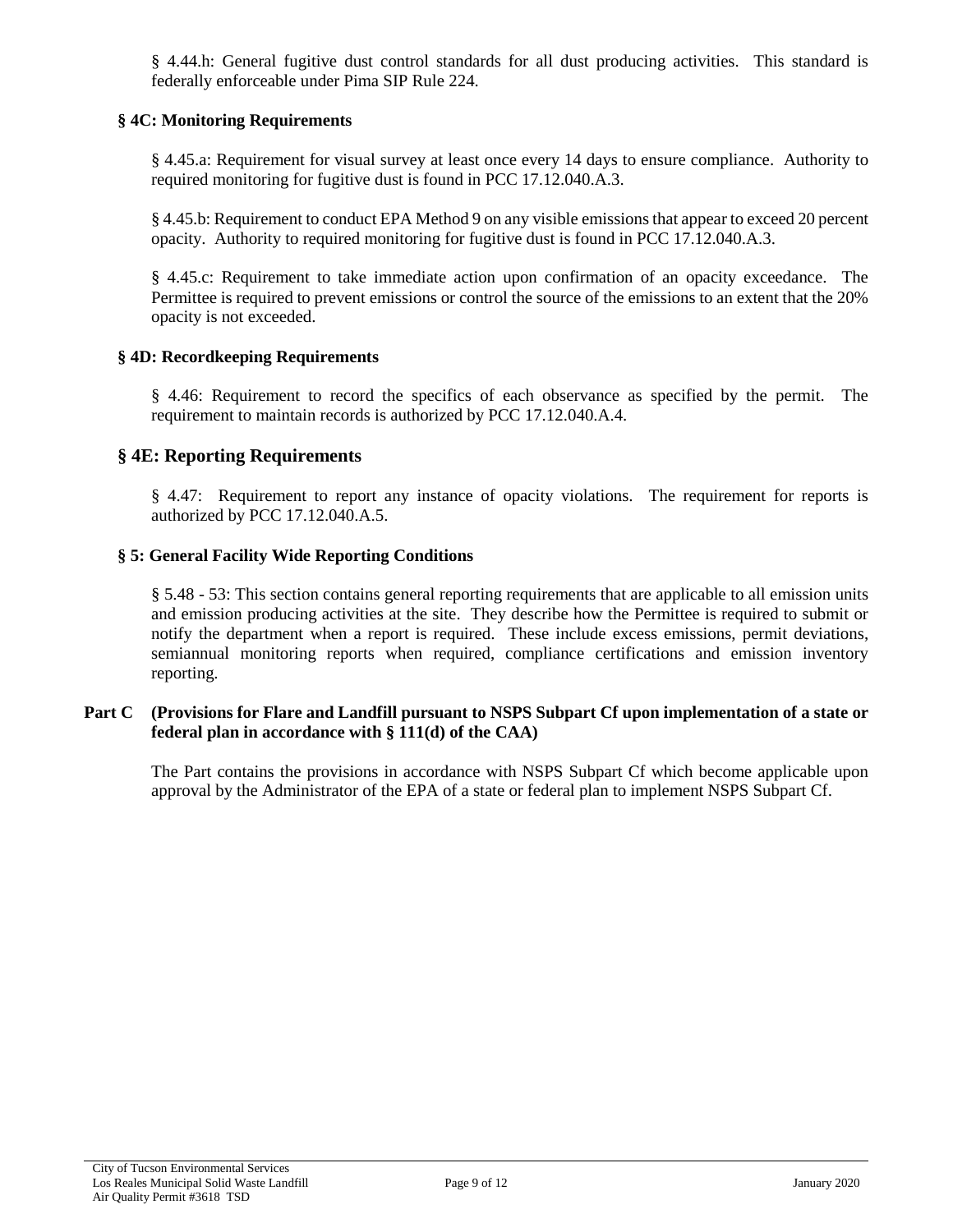### **VII. MISCELLANEOUS COMMENTS**

## **A. Non Applicable Conditions**

PCC 17.16.340.C limits the emissions of particulate matter from stationary rotating machinery. Allowable emissions are well above potential emissions from the combustion processes and the permit condition does not need to be included. 40 CFR Part 70 however requires that all applicable conditions be included in Title V operating permits. The following Chart illustrates the relationship between the allowable emissions and the potential emissions from generators:



AP-42 estimated emissions are demonstrably less than allowable emissions, and estimated emissions are significantly less than the allowable emissions. Therefore, when applicable, it is not necessary to include the standard in the permit explicitly but by reference in Attachment 1.

## **VIII. CONTROL TECHNOLOGY DETERMINATION**

No control technologies need to be determined.

# **IX. PREVIOUS PERMIT CONDITIONS**

Conditions for a previous stationary generator no longer apply and the current IC engines noted in the application have been determined to be insignificant. The permit has been reorganized into permit sections for the identified equipment/ processes with unique numeric permit conditions for ease of reference.

Current names and references to the non-biodegradable areas and areas too steep that are excluded from surface emissions monitoring in § 3.30.c of the permit has been updated.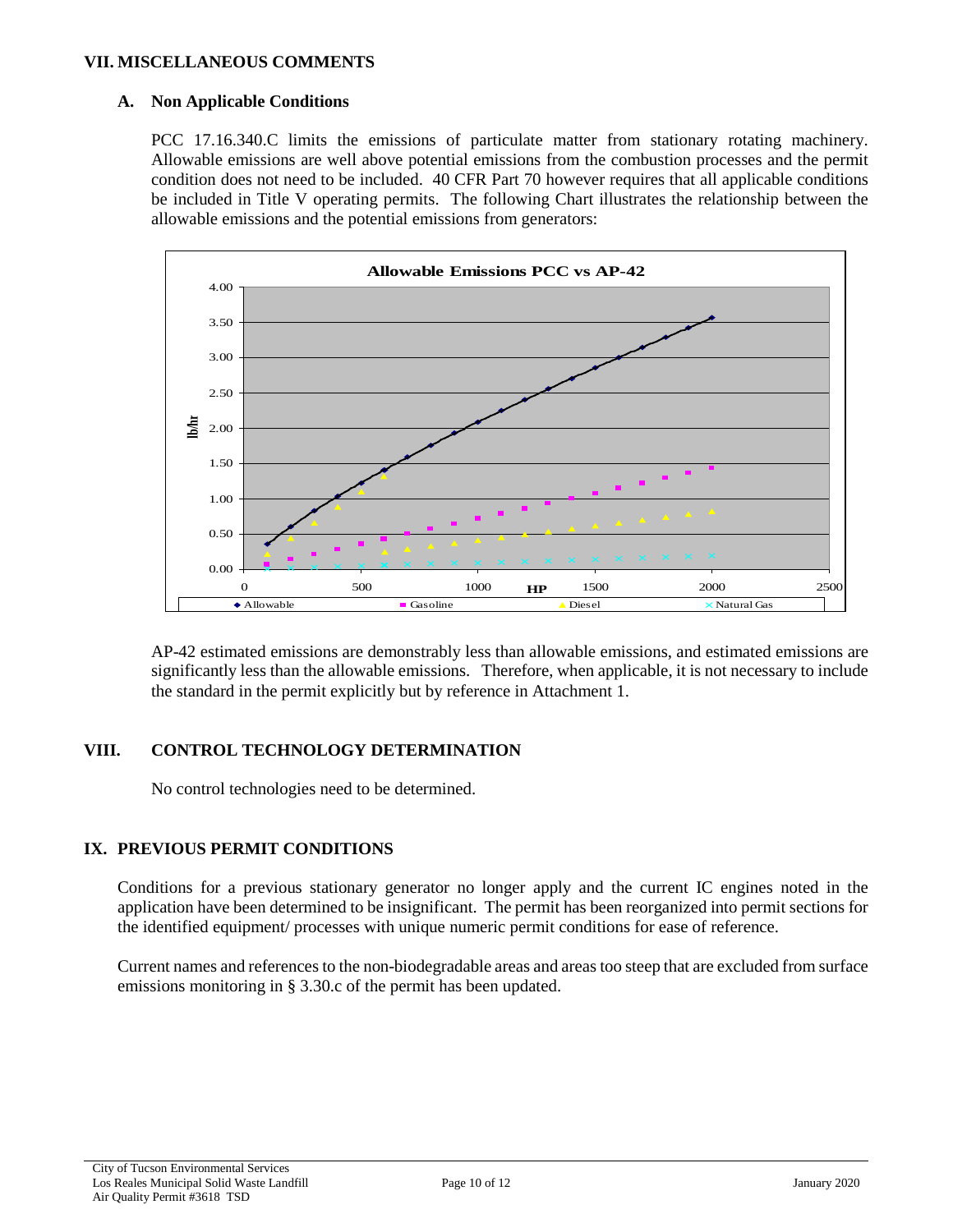## **X. INSIGNIFICANT ACTIVITIES**

For the purpose of the permit, equipment or operations in Table 1 below have been determined by the Control Officer, through definition, or because of their size or production rate, to be deminimus emission sources and or insignificant activities in accordance with [PCC 17.04.340.A.114.](https://tinyurl.com/17-04-340) For other insignificant activities not listed in Table 1below, the Permittee shall submit a written notice in accordance with PCC 17.12.090.D per Condition 16.d of the permit.

#### **Table 1: Insignificant Activities**

| Description                                                                                                                                                                                                                                                                                                                                                                                                                                                                                                                                                                                                                                                                                         | Maximum<br>Rated<br>Capacity        | Materials<br>Used       |  |  |  |
|-----------------------------------------------------------------------------------------------------------------------------------------------------------------------------------------------------------------------------------------------------------------------------------------------------------------------------------------------------------------------------------------------------------------------------------------------------------------------------------------------------------------------------------------------------------------------------------------------------------------------------------------------------------------------------------------------------|-------------------------------------|-------------------------|--|--|--|
| 1) Landscaping, building maintenance, or janitorial services.                                                                                                                                                                                                                                                                                                                                                                                                                                                                                                                                                                                                                                       |                                     |                         |  |  |  |
| 2) All gasoline storage tanks less than 250 gallons capacity provided they<br>otherwise comply with 40 CFR 59 Subpart F.,<br>Gasoline storage tanks greater than 250 gallons and less than 10,000 gallons<br>with a throughput less than 1000 gallons per month, provided such tanks are<br>equipped with a submerged filling device, or acceptable equivalent, for the<br>control of hydrocarbon emissions in accordance with PCC 17.16.230.B.<br>Gasoline storage tanks less than 10,000 gallons capacity provided they are<br>not otherwise required to meet NESHAP Subpart 6C.<br>All volatile organic liquid (VOL) tanks less than 10,000 gallons provided they<br>comply with PCC 17.16.400.A | $V \le 10,000$ gal.                 | Gasoline or<br>VOL      |  |  |  |
| 3) Petroleum liquids storage tanks and VOL storage tanks with the following volume (V) capacities<br>and stored liquid vapor pressure ranges, provided that petroleum liquid and VOL storage vessels<br>maintain a file of each type of petroleum liquid stored, dates of storage, and the typical reid vapor<br>pressure of each type of petroleum liquid or VOL stored. Statements from the supplier showing the<br>fuels or VOL's delivered to such vessels shall be acceptable.                                                                                                                                                                                                                 | Petroleum<br>liquid or VOL          |                         |  |  |  |
| Cutoff for monitoring per PCC 17.16.230.E.2 and/or NSPS Subpart Kb:<br>a) Petroleum Liquids with a max. true vapor pressure < 0.50 psia<br>(3.5 kPa) under actual storage conditions.                                                                                                                                                                                                                                                                                                                                                                                                                                                                                                               | All sizes                           | Petroleum<br>liquid     |  |  |  |
| b) VOL with a max true vapor pressure $< 2.17$ psia<br>(15 kPa) under actual storage conditions                                                                                                                                                                                                                                                                                                                                                                                                                                                                                                                                                                                                     | $V > 10K$ gal and<br>$V < 40K$ gal. | VOL                     |  |  |  |
| c) VOL with a max true vapor pressures $< 0.5$ osia<br>(3.5 kPa) under actual storage conditions                                                                                                                                                                                                                                                                                                                                                                                                                                                                                                                                                                                                    | $V > 40K$ gal.                      | VOL                     |  |  |  |
| 4) Diesel, Fuel Oil, or Jet A storage tanks                                                                                                                                                                                                                                                                                                                                                                                                                                                                                                                                                                                                                                                         | All sizes                           |                         |  |  |  |
| 5) Batch mixers. Also including pnuematically loaded materials silo's (lime, fly<br>ash, or concrete, et. al.) provided they are equipped with baghouses<br>and operated and maintained in accordance manufacturer<br>recommendations.                                                                                                                                                                                                                                                                                                                                                                                                                                                              | 5 cu ft. or less                    | Concrete &<br>Aggregate |  |  |  |
| 6) Wet sand and gravel production facilities whose permanent in-plant roads are paved and cleaned to control dust.<br>This does not include activities in emissions units which are used to crush or grind any nonmetallic minerals.                                                                                                                                                                                                                                                                                                                                                                                                                                                                |                                     |                         |  |  |  |
| 7) Hand-held or manually operated equipment used for buffing, polishing, carving, cutting, drilling, machining, routing,<br>sanding, sawing, surface grinding, or turning of ceramic art work, precision parts, leather, metals, plastics, fiberboard,<br>masonry, carbon, glass or wood. Including the following:<br>Facility-Wide small commercial abrasive blasting cabinets provided they are<br>equipped and maintained with filtration control devices. For the purpose of<br>this activity, small cabinets are defined to be cabinets not designed to allow<br>persons inside the cabinet while in use.                                                                                      |                                     |                         |  |  |  |
| 8) Powder coating operations                                                                                                                                                                                                                                                                                                                                                                                                                                                                                                                                                                                                                                                                        |                                     |                         |  |  |  |

 $\mathsf{l}$